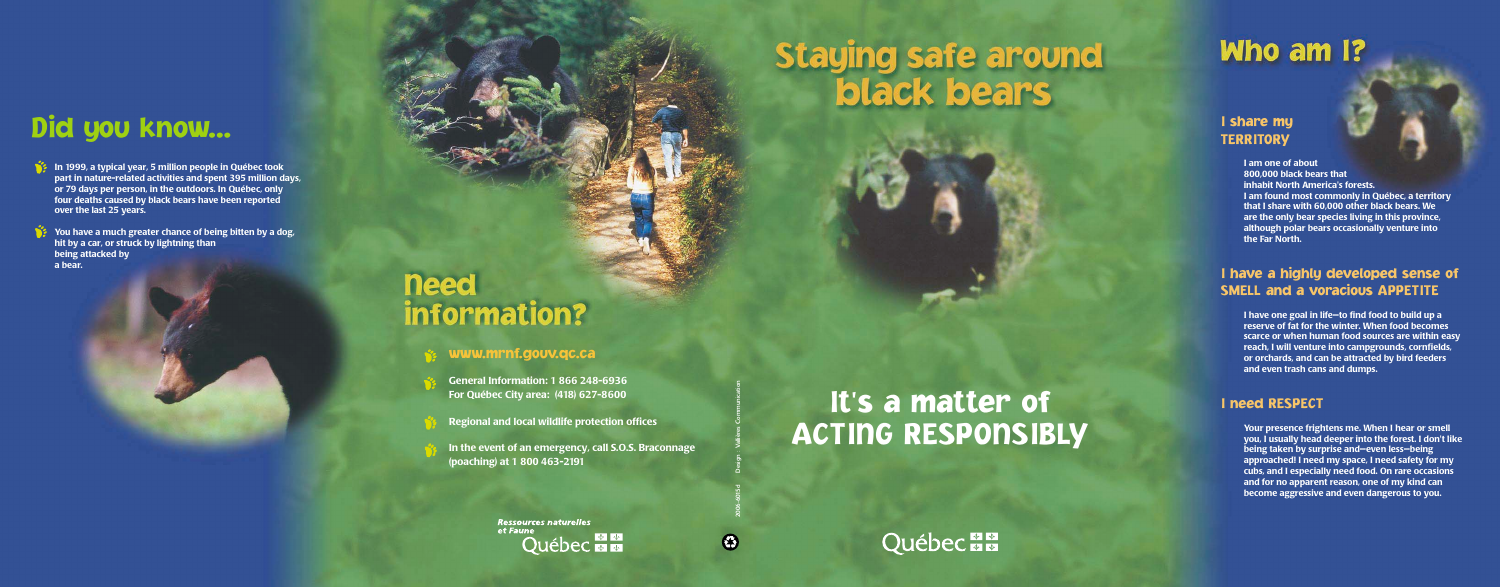## **Take precautions**

#### **NEVER FEED BEARS**

**STORE ALL FOOD AND TRASH OUT OF THE REACH OF BEARS**

**MINIMIZE ODORS ASSOCIATED WITH FOOD AND TRASH**

### You can STAY safe around black bears

**Bears must not come to believe that food is easy to obtain from human sources. If this happens, they will lose their fear of humans and soon become dangerous.**

**By complying with the above precautions, you're enhancing your own safety and that of your fellow outdoor enthusiasts.**

## **React** the right way

**4.** Don't run away unless you are within close reach of a safe place. **By running, you may encourage the bear to follow you and see you as its prey. Remember, bears are excellent runners and swimmers.**

**5.** Avoid looking it directly in the eyes as it can perceive this as threatening.

### If you encounter a black bear...

**Always leave it an avenue of escape. Never trap it in a corner.**  3. **Leave it enough space to turn around and run away.**

**Climbing a tree can be a solution as most adult bears will not**  8. **spontaneously climb, except to find food in the fall.**

**It is not recommended to play dead with a black bear. Rather, stay**  9. **attentive and be ready to face it in the event it attacks.** 

## **Serving** the needs of wildlife and citizens

**If it attacks, defend yourself with whatever is close at hand (rocks, sticks, branches, an axe, etc.). Raise your voice, shout, and gesticulate. The goal is to impress it into retreating.**

**Stay calm and assess the situation.** 1.

**Don't shout or make sudden movements. Talk to it in a soft voice.** 2.

**Back up slowly, keeping it in your sight all the while.**  6.

**Black bears all have very different personalities. Every encounter with this animal is unique. Always keep in mind that bears are wild animals and can behave in unpredictable ways. Never approach a bear—especially young cubs! Remember that black bears will sometimes stand up on their hind legs. Generally, they do this to better identify an odor or source of noise.**



**If it advances, toss objects in front of you to distract it.**  7.

**Black bears are an important resource in Québec's forests. The Ministère des Ressources naturelles, de la Faune et des Parcs is responsible for their protection and status and for ensuring the safety of citizens.**



## Effective MEASURES

**In addition to increasing quotas and extending hunting and trapping seasons in areas with problem bears, the Department also takes other measures to enhance your safety. These include scare tactics to encourage bears to return to their habitats on their own, and capture and relocation.**

10. **Pictures: Rolland Lemieux Pierre Bernier Fred Klus**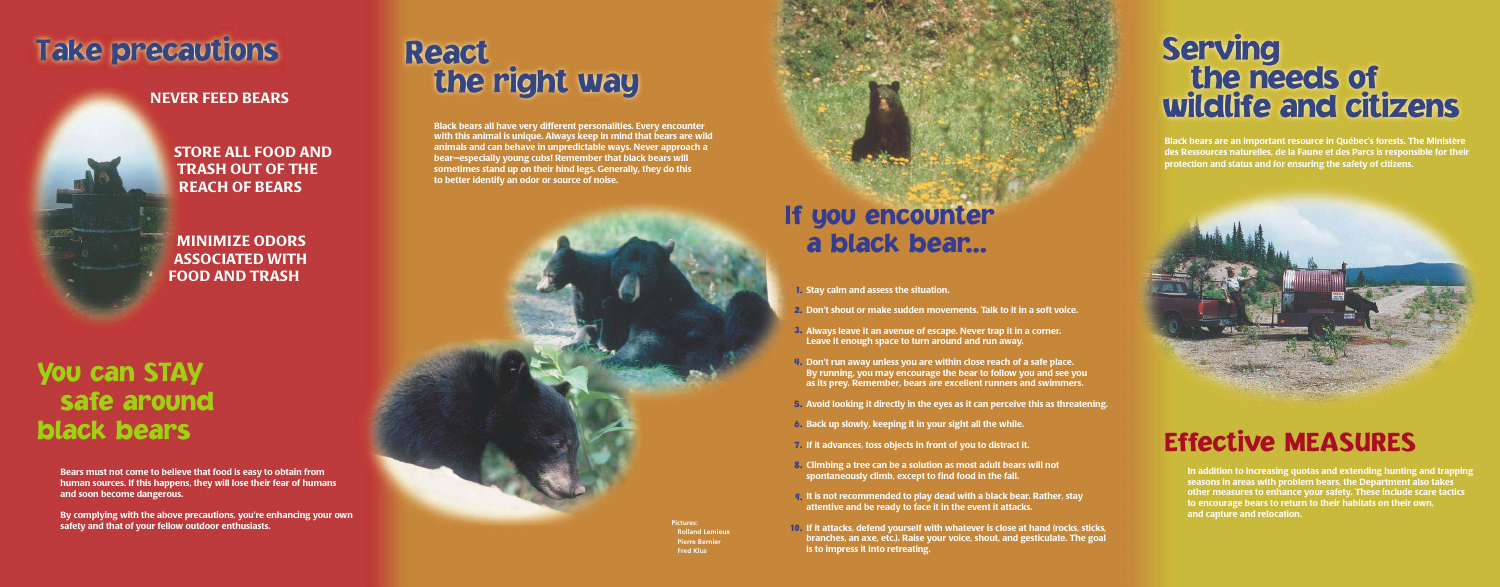

## Keep bears out of *your neighbourhood.*

You may not even know you are doing it. You could be attracting bears onto your property and into your community. Garbage is the main reason why bears are drawn into communities. Bird and pet food, greasy barbecues and ripe or decaying fruit, berries and vegetables are other invitations to bears to forage for food in your yard. This is not good for you,

for your neighbours or for bears.

**BEARS CAN BE DANGEROUS** 

In an immediate emergency, call your local police or 911. To report bear problems call:

### 1 866 514-2327

(1 866 514-BEAR) TTY 705 945-7641

For more information, visit our website:

#### ontario.ca/bearwise

Problems with bears are usually created by people. By following these tips every spring, summer and fall, you can avoid attracting bears to your property:

#### Garbage:

- $\blacksquare$  Eliminate odours. Put garbage in containers that have tight fitting lids, and only put it out on the morning of garbage day, not the night before
- Whenever possible, store garbage in bear-resistant containers, or indoors (house, shed, garage). Do not store garbage in plywood boxes, old freezers or vehicles
- Put meat scraps in the freezer until garbage day
- $\blacksquare$  If you do not have curbside pick up, take your garbage to the dump often
- Frequently wash garbage cans and recycle containers and lids with a strong smelling disinfectant

#### Bird/Pet food:

- $\blacksquare$  Fill bird feeders only through the winter months
- Do not leave pet food outdoors. Feed pets indoors, not outside or in screened in areas or porches

#### Fruits/Vegetables/Compost:

- Avoid landscaping with trees, shrubs or plants that produce food known to attract bears (some examples include crab apple trees, mountain ash, beech and oak)
- Do not put meat, fish or sweet food (including fruit) in your composter
- Remove vegetables and fallen fruit from the ground
- Pick all ripe fruit from trees and bushes

#### Smells:

- $\blacksquare$  Be aware that cooking odours can attract bears
- $\blacksquare$  Remove grease and food residue from barbecue grills, including the grease cup underneath, after each use

Learn about bears, their needs and behaviour. Share your knowledge with others. Encourage your neighbours and your community to practice Bear Wise habits. It takes everyone working together to keep bears away.

*For more information about bears, see our Fact Sheets "Bears travel far for food" and "Bears are part of our natural heritage".*

*There's* more …<br>see over! *see over!*



#### Ministry of Natural Resources